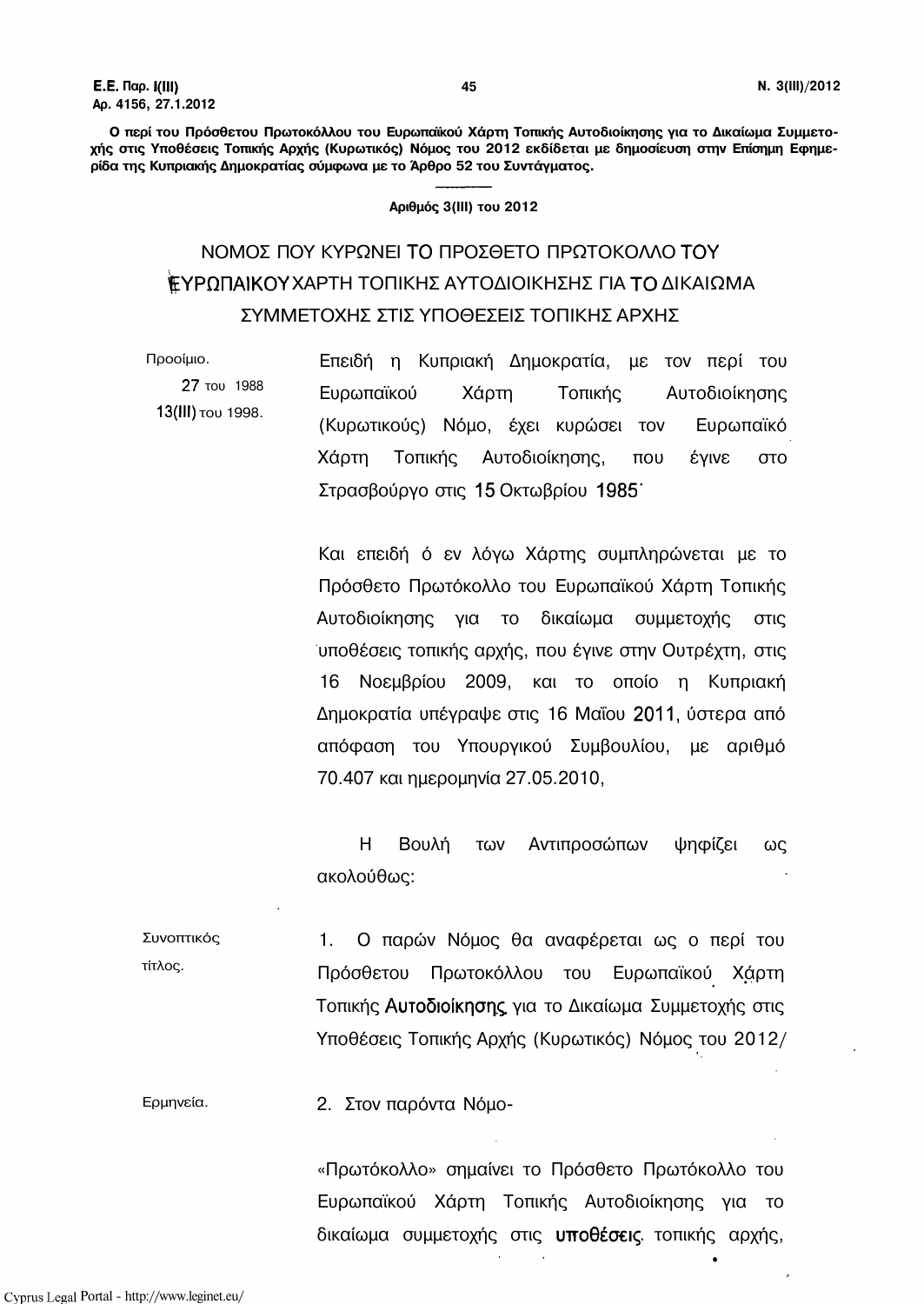που έγινε στην Ουτρέχτη, στις 16 Νοεμβρίου 2009 και το οποίο υπογράφηκε από την Κυπριακή Δημοκρατία, στις 16 Μαΐου 2011.

Κύρωση του Πρωτοκόλλου. Πίνακας. Μέρος Ι. Μέρος II. 3. Με τον παρόντα Νόμο κυρώνεται το Πρωτόκολλο, το αυθεντικό κείμενο του οποίου εκτίθεται, στην Αγγλική γλώσσα, στο Μέρος Ι του Πίνακα, και η Ελληνική μετάφραση αυτού στο Μέρος II του Πίνακα:

> Νοείται ότι, σε περίπτωση διαφοράς μεταξύ του κειμένου του Μέρους Ι και εκείνου του Μέρους II του Πίνακα, θα υπερισχύει το κείμενο που εκτίθεται στο Μέρος Ι αυτού.

Κανονισμοί. 4. Το Υπουργικό Συμβούλιο δύναται να εκδίδει Κανονισμούς για την καλύτερη εφαρμογή του Πρωτοκόλλου.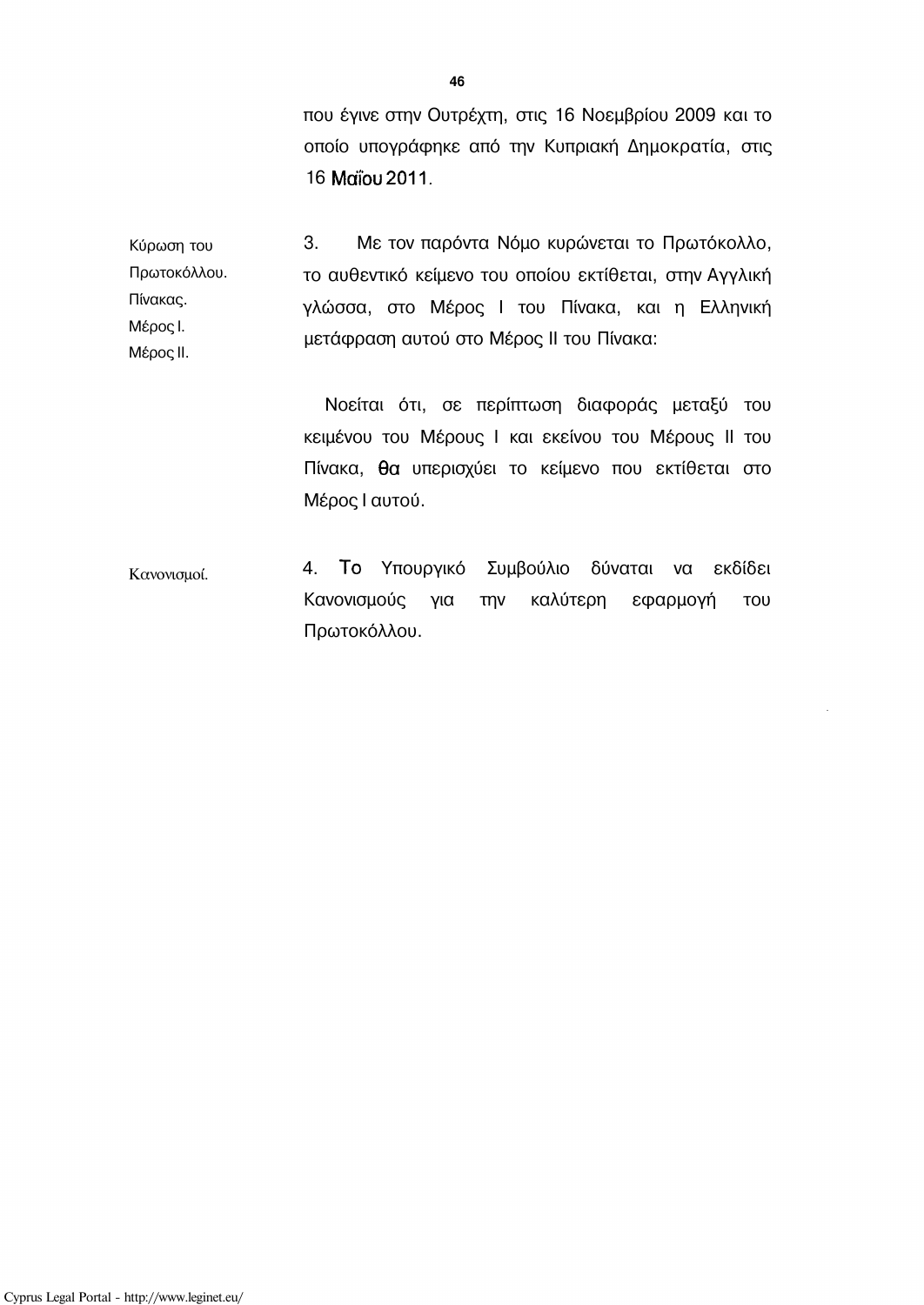**47**  Πίνακας

(Άρθρο 3)

# Μέρος Ι

#### **Preamble**

The member States of the Council of Europe, signatories to this Additional Protocol to the European Charter of Local Self-Government (hereinafter referred to as "the Charter", ETS No.122),

Considering that the aim of the Council of Europe is to achieve greater unity between its members for the purpose of safeguarding and realising the ideals and principles which are their common heritage;

Considering that the right to participate in the conduct of public affairs is one of the democratic principles that are shared by all member States of the Council of Europe;

Considering that the evolution in member States has shown the pre-eminent importance of this principle for local self-government;

Considering that it would be appropriate to supplement the Charter with provisions guaranteeing the right to participate in the affairs of a local authority;

Bearing in mind the Council of Europe Convention on Access to Official Documents, adopted by the Committee of Ministers on 27 November 2008;

Bearing in mind also the Declaration and the Action Plan adopted at the 3rd Summit of Heads of State and Government of the Council of Europe (Warsaw, 16 to 17 May 2005),

Have agreed as follows:

### **Article 1 - Right to participate in the affairs of a local authority**

- ι The States Parties shall secure to everyone within their jurisdiction the right to participate in the affairs of a local authority.
- 2 The right to participate in the affairs of a local authority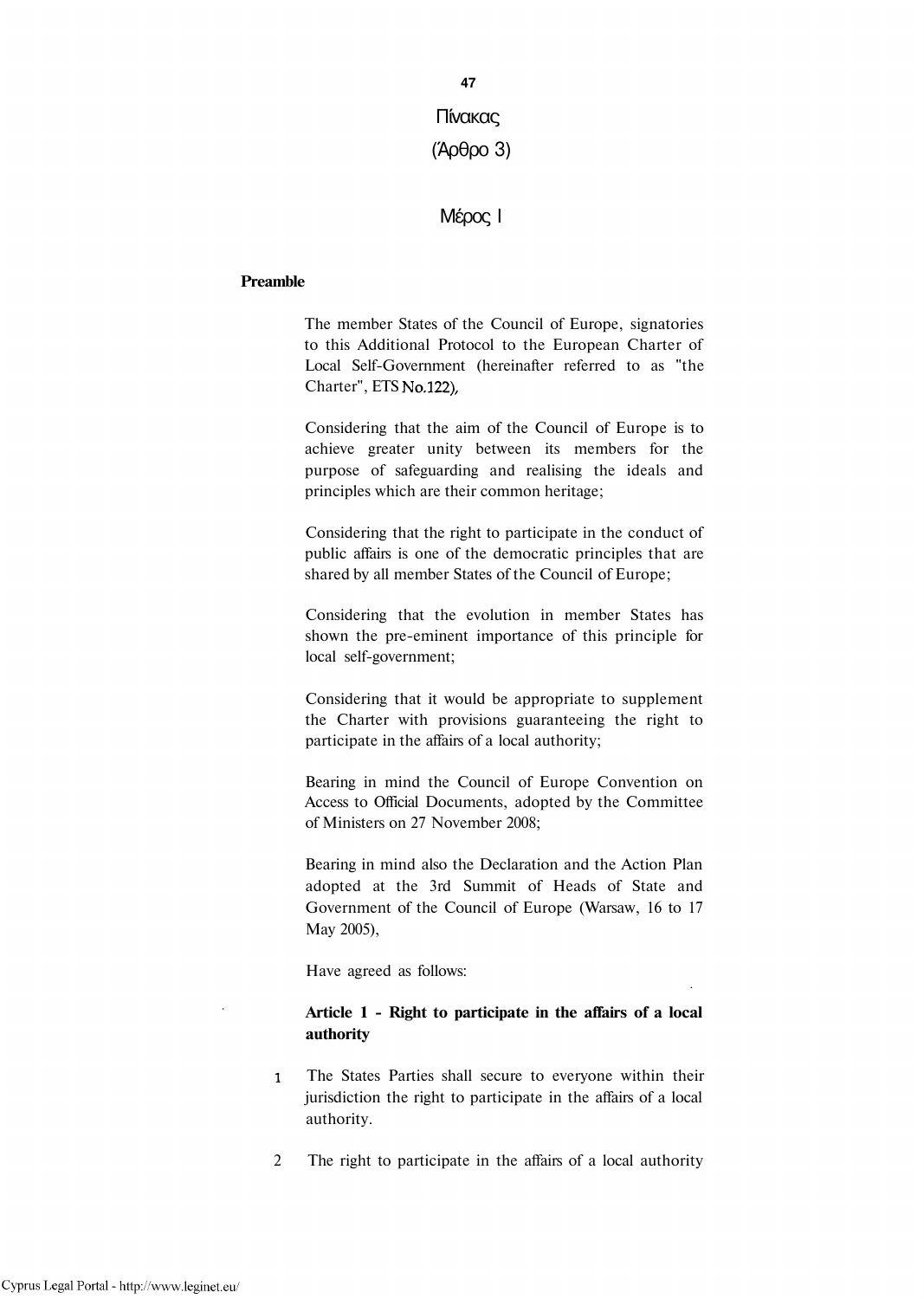denotes the right to seek to determine or to influence the exercise of a local authority's powers and responsibilities.

- 3 The law shall provide means of facilitating the exercise of this right. Without unfairly discriminating against any person or group, the law may provide particular measures for different circumstances or categories of persons. In accordance with the constitutional and/or international obligations of the party, the law may, in particular, provide for measures specifically limited to voters.
- 4.1 Each Party shall recognise by law the right of nationals of the Party to participate, as voters or candidates, in the election of members of the council or assembly of the local authority in which they reside.
- 4.2 The law shall also recognise the right of other persons to so participate where the Party, in accordance with its own constitutional order, so decides or where this accords with the Party's international legal obligations.
- 5.1 Any formalities, conditions or restrictions to the exercise of the right to participate in the affairs of a local authority shall be prescribed by law and be compatible with the Party's international legal obligations.
- 5.2 The law shall impose such formalities, conditions and restrictions as are necessary to ensure that the ethical integrity and transparency of the exercise of local authorities' powers and responsibilities are not jeopardised by the exercise of the right to participate.
- 5.3 Any other formalities, conditions or restrictions must be necessary for the operation of an effective political democracy, for the maintenance of public safety in a democratic society or for the Party to comply with the requirements of its international legal obligations.

#### **Article 2** - Implementing measures **for the right to participate**

- 1 The Parties shall take all such measures as are necessary to give effect to the right to participate in the affairs of a local authority.
- 2 These measures for the exercise of the right to participate shall include:
	- i empowering local authorities to enable, promote and facilitate the exercise of the right to participate set out in this Protocol;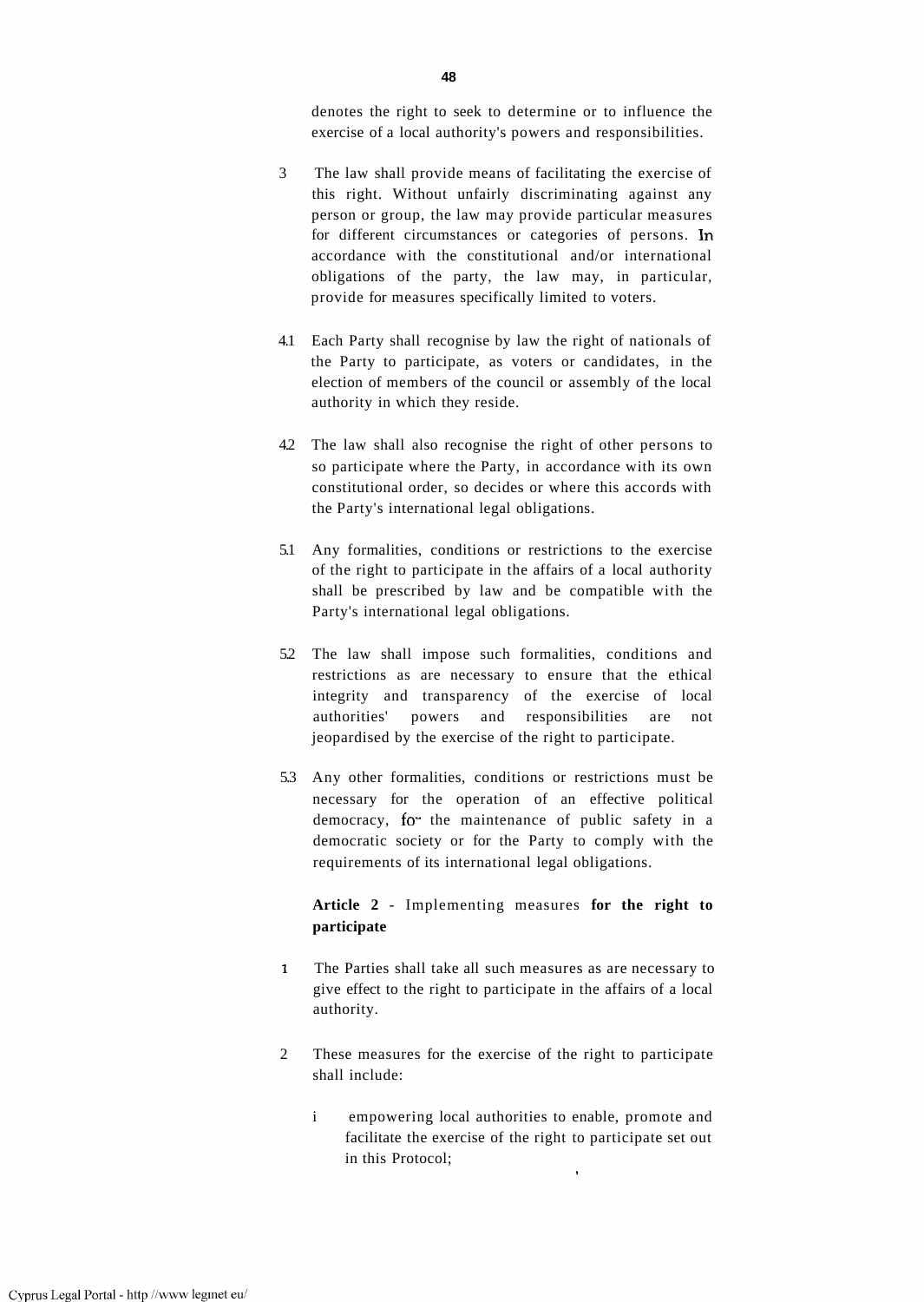- ii securing the establishment of:
	- a procedures for involving people which may include consultative processes, local referendums and petitions and, where the local authority has many inhabitants and/or covers a large geographical area, measures to involve people at a level close to them;
	- b procedures for access, in accordance with the Party's constitutional order and international legal obligations, to official documents held by local authorities;
	- c measures for meeting the needs of categories of persons who face particular obstacles in participating; and
	- d mechanisms and procedures for dealing with and responding to complaints and suggestions regarding the functioning of local authorities and local public services;
- iii encouraging the use of information and communication technologies for the promotion and exercise of the right to participate set out in this Protocol.
- The procedures, measures and mechanisms may be  $\overline{3}$ different for different categories of local authorities, having regard to their size and competences.
- $\boldsymbol{4}$ In the planning and decision-making processes concerning measures to be undertaken to give effect to the right to participate in the affairs of a local authority, local authorities shall be consulted insofar as possible, in due time and in an appropriate way.

#### **Article 3 - Authorities to which the Protocol applies**

This Protocol applies to all the categories of local authorities existing within the territory of the Party. However, each State may, when depositing its instrument of ratification, acceptance or approval, specify the categories of local or regional authorities to which it intends to confine the scope of the Protocol or which it intends to exclude from its scope. It may also include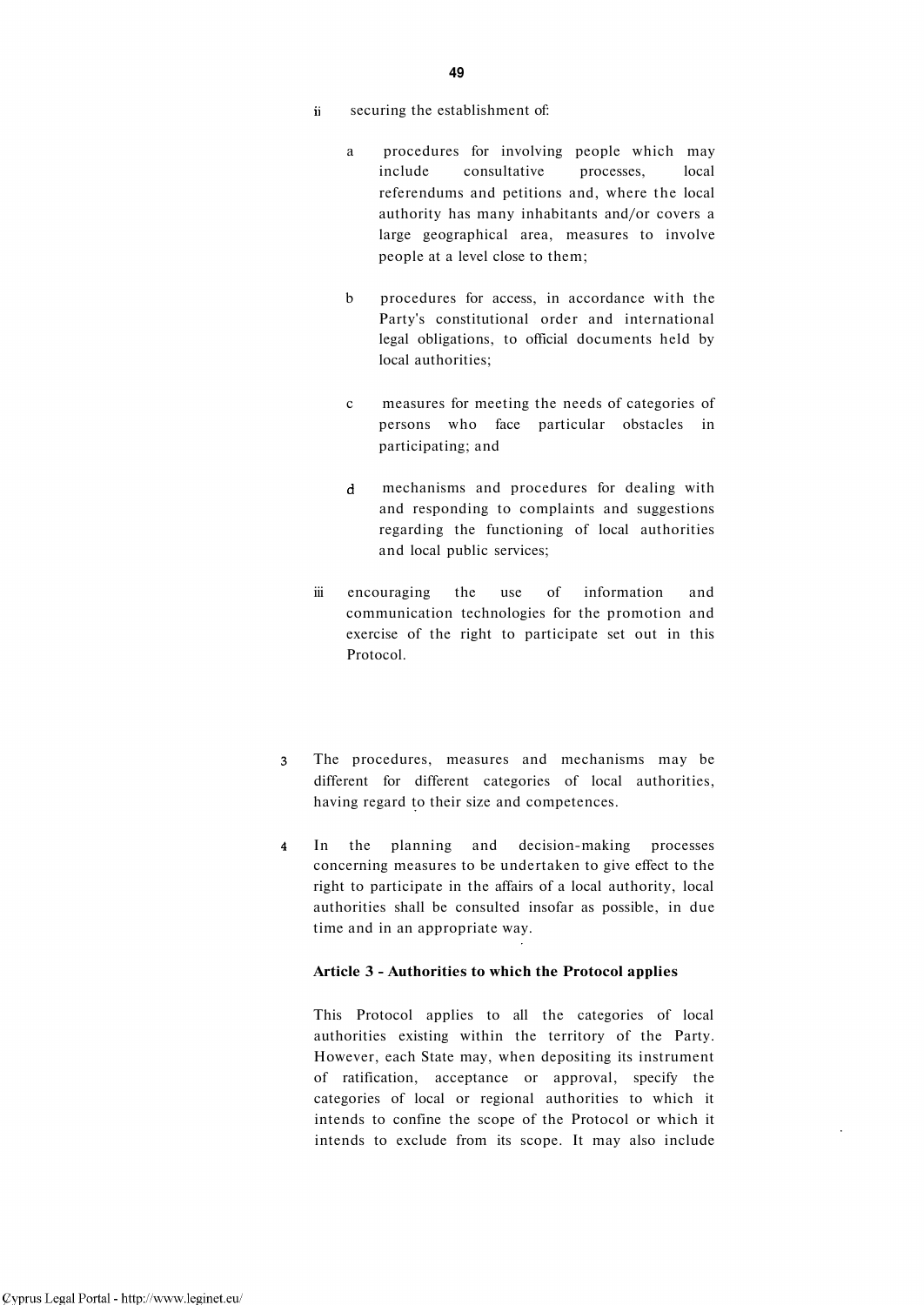further categories of local or regional authorities within the scope of the Protocol by subsequent notification to the Secretary General of the Council of Europe.

#### **Article 4 - Territorial application**

- 1 Any State may at the time of signature or when depositing its instrument of ratification, acceptance or approval, specify the territory or territories to which this Protocol shall apply.
- 2 Any Party may, at any later date, by a declaration addressed to the Secretary General of the Council of Europe, extend the application of this Protocol to any other territory specified in the declaration. In respect of such territory the Protocol shall enter into force on the first day of the month following the expiration of a period of three months after the date of receipt of such declaration by the Secretary General.
- 3 Any declaration made under the two preceding paragraphs may, in respect of any territory specified in such declaration, be withdrawn by a notification addressed to the Secretary General of the Council of Europe. The withdrawal shall become effective on the first day of the month following the expiration of a period of six months after the date of receipt of such notification by the Secretary General.

#### **Article 5 - Signature and entry into force**

- 1 This Protocol shall be open for signature by the member States of the Council of Europe signatories to the Charter. It is subject to ratification, acceptance or approval. A member State of the Council of Europe may not ratify, accept or approve this Protocol unless it has, simultaneously or previously, ratified, accepted or approved the Charter. Instruments of ratification, acceptance or approval shall be deposited with the Secretary General of the Council of Europe.
- 2 This Protocol shall enter into force on the first day of the month following the expiration of a period of three months after the date on which eight member States of the Council of Europe have expressed their consent to be bound by the Protocol in accordance with the provisions of paragraph 1.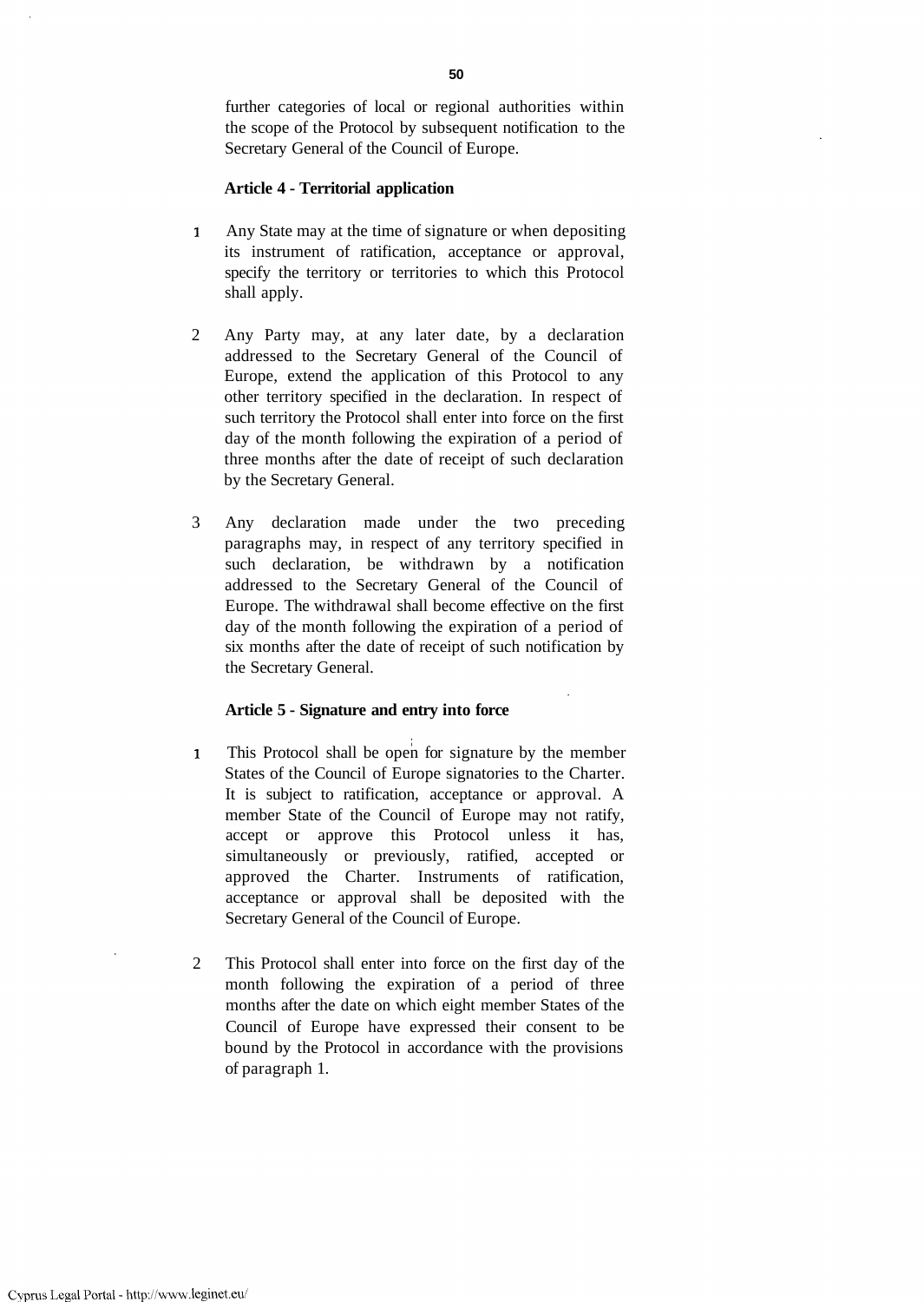3 In respect of any member State which subsequently expresses its consent to be bound by it, the Protocol shall enter into force on the first day of the month following the expiration of a period of three months after the date of the deposit of the instrument of ratification, acceptance or approval.

#### **Article 6 - Denunciation**

- 1 Any Party may at any time denounce this Protocol by means of a notification addressed to the Secretary General of the Council of Europe.
- 2 Such denunciation shall become effective on the first day of the month following the expiration of a period of six months after the date of receipt of the notification by the Secretary General.

#### **Article** 7 - **Notifications**

The Secretary General of the Council of Europe shall notify the member States of the Council of Europe of:

a any signature;

b the deposit of any instrument of ratification, acceptance or approval;

c any date of entry into force of this Protocol in accordance with Article 5;

d any notification received in application of the provisions of Article 3;

e any other act, notification or communication relating to this Protocol.

In witness whereof the undersigned, being duly authorised thereto, have signed this Protocol.

Done at Utrecht, this 16th day of November 2009, in English and in French, both texts being equally authentic, in a single copy which shall be deposited in the archives of the Council of Europe. The Secretary General of the Council of Europe shall transmit certified copies to each member State of the Council of Europe.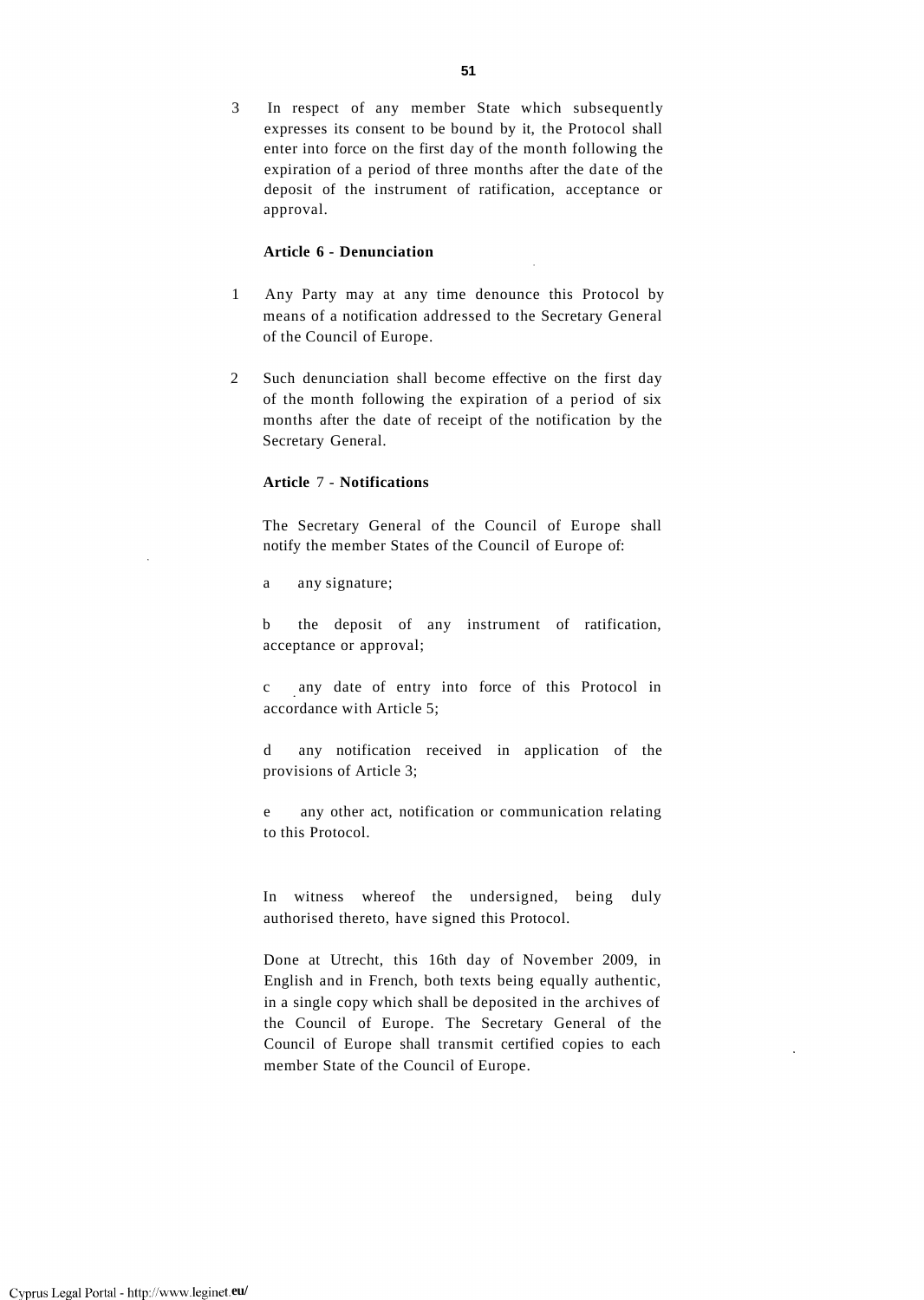Μέρος II

**52** 

# **Πρόσθετο Πρωτόκολλο του Ευρωπαϊκού Χάρτη Τοπικής Αυτοδιοίκησης για το δικαίωμα συμμετοχής στις υποθέσεις τοπικής αρχής**

**Ουτρέχτη, 16.1.2009** 

#### **Προοίμιο**

Τα Κράτη μέλη του Συμβουλίου της Ευρώπης, τα υπογράφοντα το παρόν Πρόσθετο Πρωτόκολλο στον Ευρωπαϊκό Χάρτη Τοπικής Αυτοδιοίκησης (στο εξής αναφερόμενος ως «ο Χάρτης» ETS Αρ. 122)·

Θεωρώντας ότι ο σκοπός του Συμβουλίου της Ευρώπης είναι η επίτευξη μεγαλύτερης ενότητας μεταξύ των μελών του για το σκοπό περιφρούρησης και υλοποίησης των ιδανικών και των αρχών που αποτελούν κοινή κληρονομιά τους"

Θεωρώντας ότι το δικαίωμα συμμετοχής στη διαχείριση των δημοσίων υποθέσεων είναι μία από τις δημοκρατικές αρχές την οποία συμμερίζονται όλα τα Κράτη μέλη του Συμβουλίου της Ευρώπης.

Θεωρώντας ότι η εξέλιξη των Κρατών μελών έχει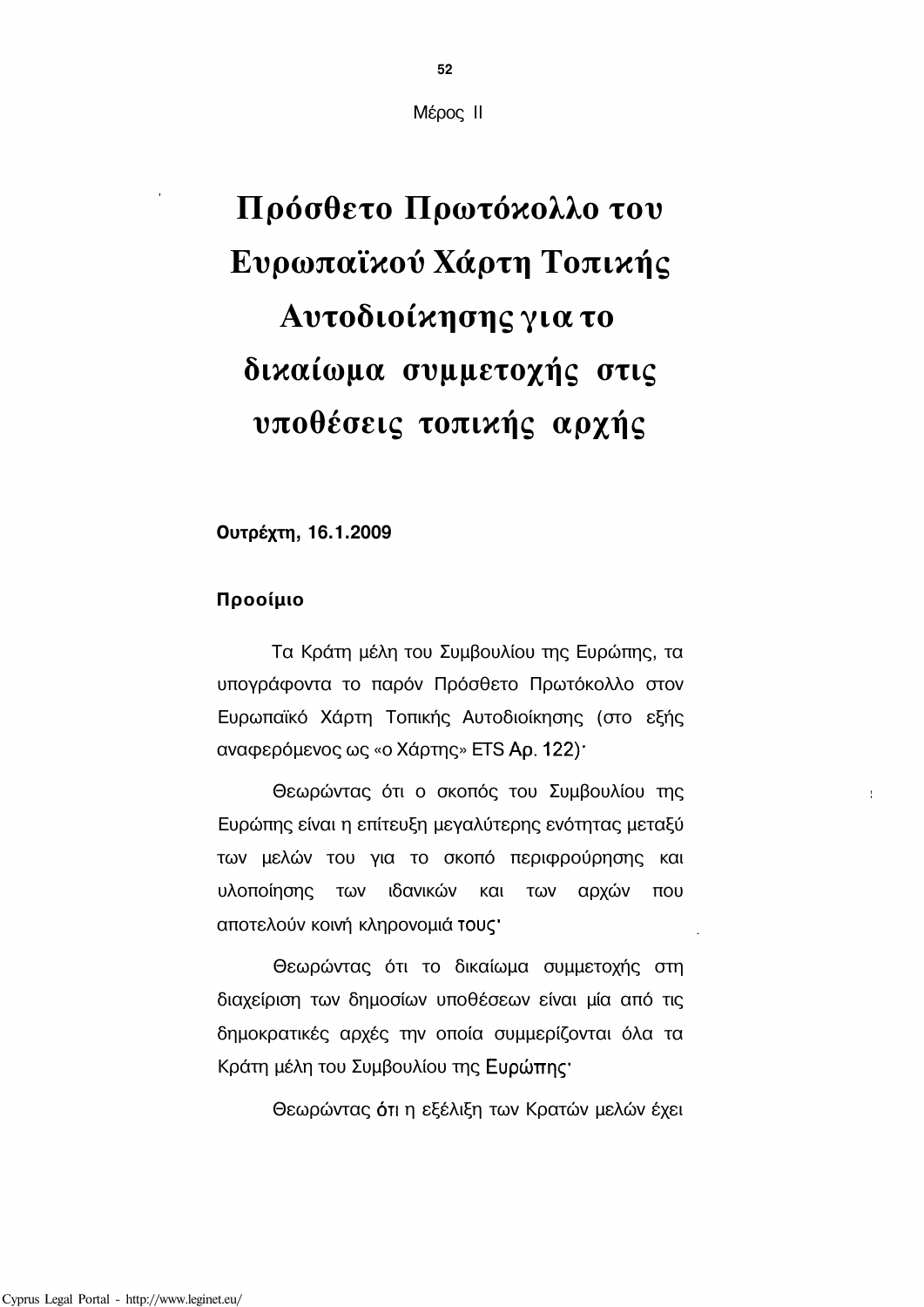επιδείξει την προ- κατεξοχήν σημασία της αρχής αυτής για τοπική αυτοδιοίκηση-

Θεωρώντας ότι θα ήταν κατάλληλο να συμπληρωθεί ο Χάρτης με διατάξεις που εγγυώνται το δικαίωμα συμμετοχής στις υποθέσεις τοπικής αρχής·

Έχοντας υπόψη τη Σύμβαση του Συμβουλίου της Ευρώπης για Πρόσβαση σε Δημόσια Έγγραφα, που υιοθετήθηκε από την Επιτροπή Υπουργών στις 27 Νοεμβρίου 2008·

Έχοντας επίσης υπόψη τη Δήλωση και το Σχέδιο Δράσης που υιοθετήθηκε στην 3<sup>η</sup> Διάσκεψη Κορυφής των Κρατών και Κυβερνήσεων του Συμβουλίου της Ευρώπης (Βαρσοβία, 16 έως 17 Μαίου 2005),

Έχουν συμφωνήσει τα ακόλουθα:

# **Άρθρο ι- Δικαίωμα συμμετοχής στις υποθέσεις τοπικής αρχής**

1. Τα Κράτη Μέρη διασφαλίζουν σε οποιονδήποτε εντός της δικαιοδοσίας τους το δικαίωμα συμμετοχής στις υποθέσεις τοπικής αρχής.

2. Το δικαίωμα συμμετοχής στις υποθέσεις τοπικής αρχής υποδηλώνει το δικαίωμα για καθορισμό ή για επηρεασμό της άσκησης των εξουσιών και ευθυνών της τοπικής αρχής.

3. Ο Νόμος παρέχει μέσα για διευκόλυνση της άσκησης του δικαιώματος αυτού. Χωρίς άδικη διάκριση εναντίον οποιουδήποτε προσώπου ή ομάδας, ο νόμος μπορεί να παρέχει ιδιαίτερα μέτρα για διαφορετικές περιστάσεις ή κατηγορίες προσώπων. Σύμφωνα με τις συνταγματικές και/ ή διεθνείς υποχρεώσεις του μέρους,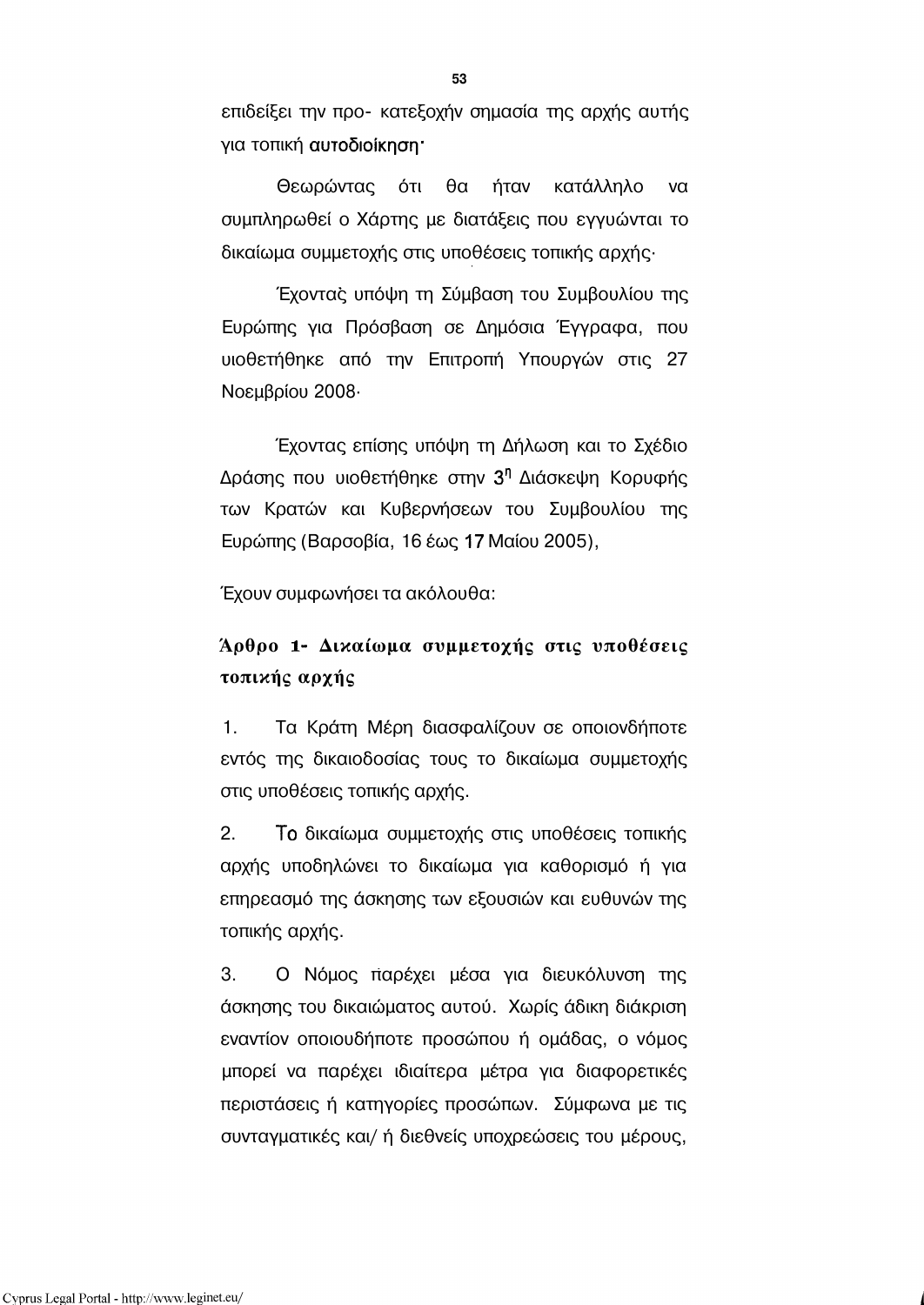ο νόμος μπορεί, ιδιαίτερα, να παρέχει μέτρα που περιορίζονται ειδικά σε ψηφοφόρους.

4.1. Κάθε Μέρος αναγνωρίζει με νόμο το δικαίωμα των υπηκόων του Μέρους για συμμετοχή, ως ψηφοφόροι ή υποψήφιοι, στην εκλογή των μελών του συμβουλίου ή της συνέλευσης της τοπικής αρχής στην οποία διαμένουν.

4.2. Ο νόμος αναγνωρίζει επίσης το δικαίωμα των άλλων προσώπων να συμμετέχουν, όπου το Μέρος, σύμφωνα με τη δική του συνταγματική τάξη αποφασίσει έτσι ή όπου αυτό συνάδει με τις διεθνείς νομικές υποχρεώσεις του Μέρους.

5.1. Οποιεσδήποτε διατυπώσεις, όροι ή περιορισμοί στην άσκηση του δικαιώματος συμμετοχής στις υποθέσεις τοπικής αρχής, ορίζονται από νόμο και είναι συμβατές με τις διεθνείς νομικές υποχρεώσεις του Μέρους.

5.2. Ο νόμος επιβάλλει τέτοιες διατυπώσεις, όρους και περιορισμούς, ως είναι αναγκαίοι, για να διασφαλίσει ότι η ηθική ακεραιότητα και διαφάνεια της άσκησης των εξουσιών και ευθυνών των τοπικών αρχών, δεν θέτουν σε κίνδυνο την άσκηση του δικαιώματος συμμετοχής.

5.3. Οποιεσδήποτε άλλες διατυπώσεις, όροι ή περιορισμοί, πρέπει να είναι αναγκαίοι για τη λειτουργία μίας αποτελεσματικής πολιτικής δημοκρατίας, για τη διατήρηση της δημόσιας ασφάλειας σε μία δημοκρατική κοινωνία ή για τη συμμόρφωση του Μέρους με τις απαιτήσεις των διεθνών νομικών υποχρεώσεων του.

Άρθρο 2- Μέτρα εφαρμογής για το δικαίωμα συμμετοχής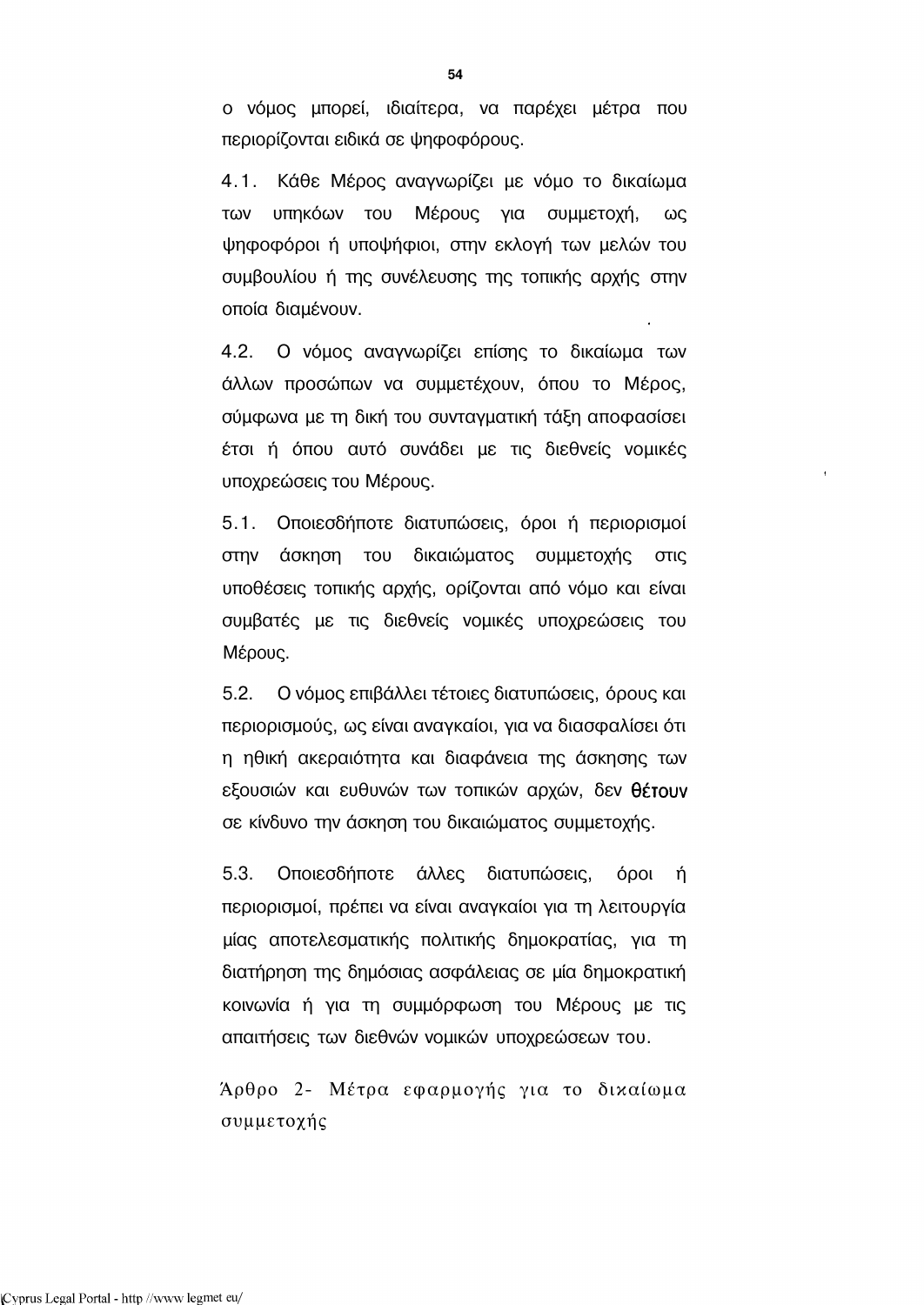1. Τα Μέρη λαμβάνουν όλα τα μέτρα, ως είναι αναγκαία, για να θέσουν σε ισχύ το δικαίωμα συμμετοχής στις υποθέσεις τοπικής αρχής.

2. Τα μέτρα αυτά για την άσκηση του δικαιώματος συμμετοχής περιλαμβάνουν:

- ί. εξουσιοδότηση των τοπικών αρχών να καταστήσουν εφικτή, να προωθήσουν και να διευκολύνουν την άσκηση του δικαιώματος συμμετοχής που καθορίζεται στο παρόν Πρωτόκολλο-
- ϋ. εξασφάλιση της θέσπισης:
- α. διαδικασιών για εμπλοκή ατόμων οι οποίες μπορεί να περιλαμβάνουν συμβουλευτικές διαδικασίες, τοπικά δημοψηφίσματα και αιτήσεις και, όπου η τοπική αρχή έχει πολλούς κατοίκους και/ ή καλύπτει μεγάλη γεωγραφική περιοχή, μέτρα για εμπλοκή ατόμων σε επίπεδο κοντινό σε αυτά"
- β. διαδικασιών για πρόσβαση, σύμφωνα με τη συνταγματική τάξη του Μέρους και τις διεθνείς νομικές υποχρεώσεις του, σε επίσημα έγγραφα που κρατούνται από τοπικές αρχές-
- γ. μέτρων για πλήρωση των αναγκών των κατηγοριών των προσώπων που αντιμετωπίζουν ιδιαίτερα εμπόδια στη συμμετοχή- και
- δ. μηχανισμών και διαδικασιών για ενασχόληση και ανταπόκριση σε παράπονα και εισηγήσεις όσον αφορά τη λειτουργία των τοπικών αρχών και των τοπικών δημόσιων υπηρεσιών
- iii. ενθάρρυνση της χρήσης των τεχνολογιών πληροφοριών και επικοινωνίας, για την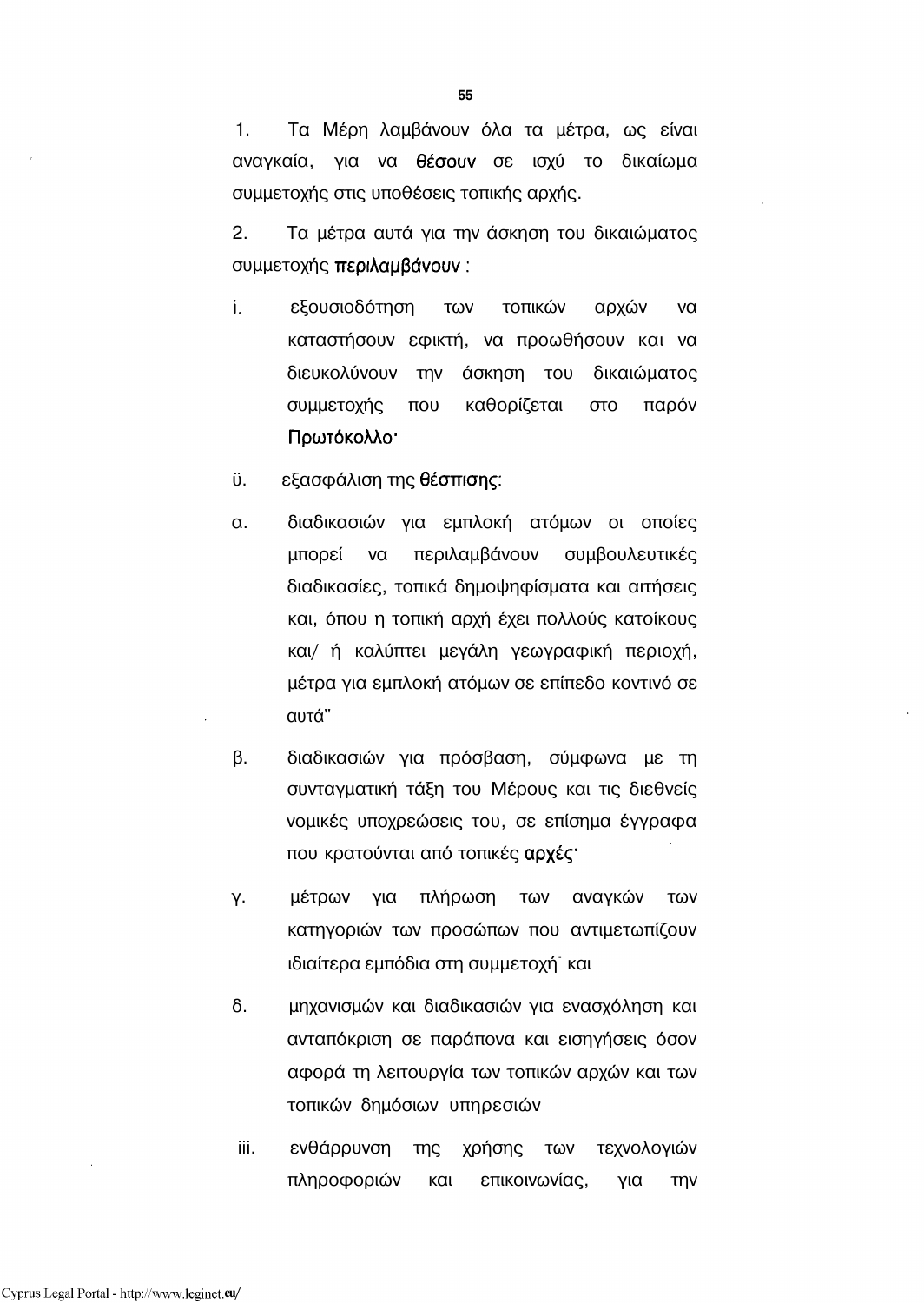προώθηση και την άσκηση του δικαιώματος συμμετοχής που καθορίζεται στο παρόν Πρωτόκολλο.

3. Οι διαδικασίες, μέτρα και μηχανισμοί μπορεί να διαφοροποιούνται για διαφορετικές κατηγορίες τοπικών αρχών, έχοντας υπόψη το μέγεθος και τις ικανότητες τους.

4. Κατά το σχεδιασμό και διαδικασίες λήψης αποφάσεων αναφορικά με μέτρα που αναλαμβάνονται για να θέσουν σε ισχύ το δικαίωμα συμμετοχής στις υποθέσεις τοπικής αρχής, τοπικές αρχές διαβουλεύονται, εφόσον είναι δυνατό, σε εύλογο χρόνο και με προσήκοντα τρόπο.

Άρθρο 3" Αρχές στις οποίες εφαρμόζεται το παρόν Πρωτόκολλο

Το παρόν Πρωτόκολλο εφαρμόζεται σε όλες τις κατηγορίες των τοπικών αρχών που υφίστανται εντός της επικράτειας του Μέρους. Εντούτοις, κάθε Κράτος μπορεί, όταν καταθέτει το έγγραφο επικύρωσης, αποδοχής ή έγκρισης του, να καθορίσει τις κατηγορίες των τοπικών ή περιφερειακών αρχών τις οποίες προτίθεται να περιορίσει το πεδίο εφαρμογής του Πρωτοκόλλου ή τις οποίες προτίθεται να εξαιρέσει από το πεδίο εφαρμογής του. Μπορεί επίσης να συμπεριλάβει επιπρόσθετες κατηγορίες τοπικών ή περιφερειακών αρχών εντός του πεδίου εφαρμογής του Πρωτοκόλλου, με μεταγενέστερη γνωστοποίηση στο Γενικό Γραμματέα του Συμβουλίου της Ευρώπης.

Άρθρο 4- Εδαφική εφαρμογή

1. Οποιοδήποτε Κράτος μπορεί, κατά το χρόνο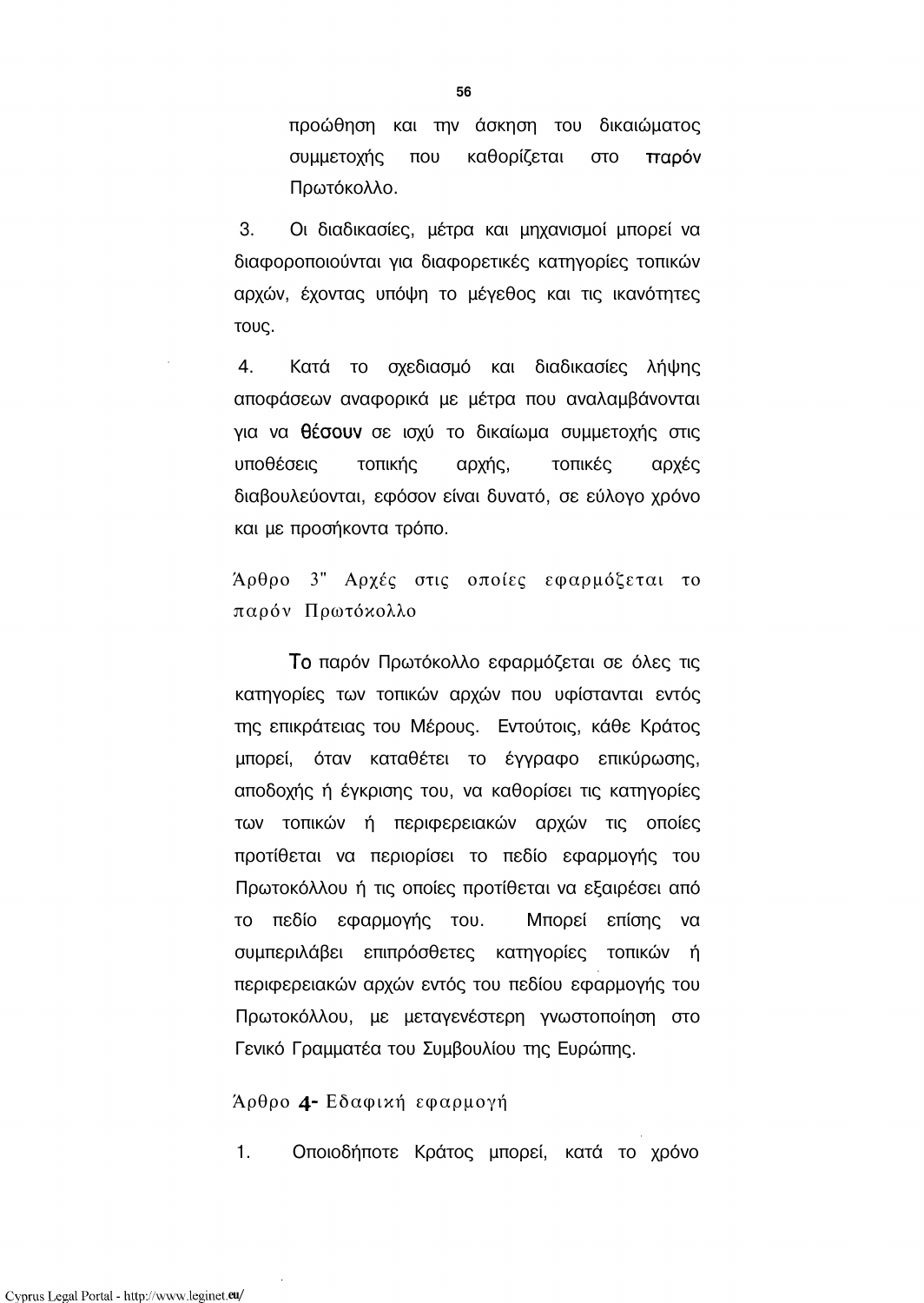υπογραφής ή όταν καταθέτει το έγγραφο επικύρωσης, αποδοχής, ή έγκρισης του, να καθορίσει την επικράτεια ή τις επικράτειες στις οποίες εφαρμόζεται το παρόν Πρωτόκολλο.

2. Οποιοδήποτε Μέρος μπορεί, σε οποιαδήποτε μετέπειτα ημερομηνία, με δήλωση του απευθυνόμενη στο Γενικό Γραμματέα του Συμβουλίου της Ευρώπης, να επεκτείνει την εφαρμογή του παρόντος Πρωτοκόλλου σε οποιαδήποτε άλλη επικράτεια που καθορίζεται στη δήλωση. Αναφορικά με τέτοια επικράτεια, το Πρωτόκολλο τίθεται σε ισχύ την πρώτη ημέρα του μήνα που ακολουθεί την εκπνοή μιας περιόδου τριών μηνών μετά την ημερομηνία παραλαβής της δήλωσης αυτής από το Γενικό Γραμματέα.

3. Οποιαδήποτε δήλωση γίνεται δυνάμει των δυο προηγούμενων παραγράφων, μπορεί, αναφορικά με οποιαδήποτε επικράτεια καθορίζεται σε τέτοια δήλωση, να ανακληθεί με γνωστοποίηση του απευθυνόμενη στο Γενικό Γραμματέα του Συμβουλίου της Ευρώπης. Η ανάκληση τίθεται σε ισχύ την πρώτη ημέρα του μήνα που ακολουθεί την εκπνοή μιας περιόδου έξι μηνών μετά την ημερομηνία παραλαβής της γνωστοποίησης αυτής από το Γενικό Γραμματέα.

# **Άρθρο 5- Υπογραφή και έναρξη ισχύος**

1. Το παρόν Πρωτόκολλο είναι ανοικτό για υπογραφή από τα Κράτη Μέλη του Συμβουλίου της Ευρώπης που έχουν υπογράψει το Χάρτη. Υπόκειται σε επικύρωση, αποδοχή, ή έγκριση. Κράτος μέλος του Συμβουλίου της Ευρώπης, μπορεί να μην επικυρώσει, αποδεχθεί ή εγκρίνει το παρόν Πρωτόκολλο, εκτός εάν έχει ταυτόχρονα ή προγενέστερα, επικυρώσει,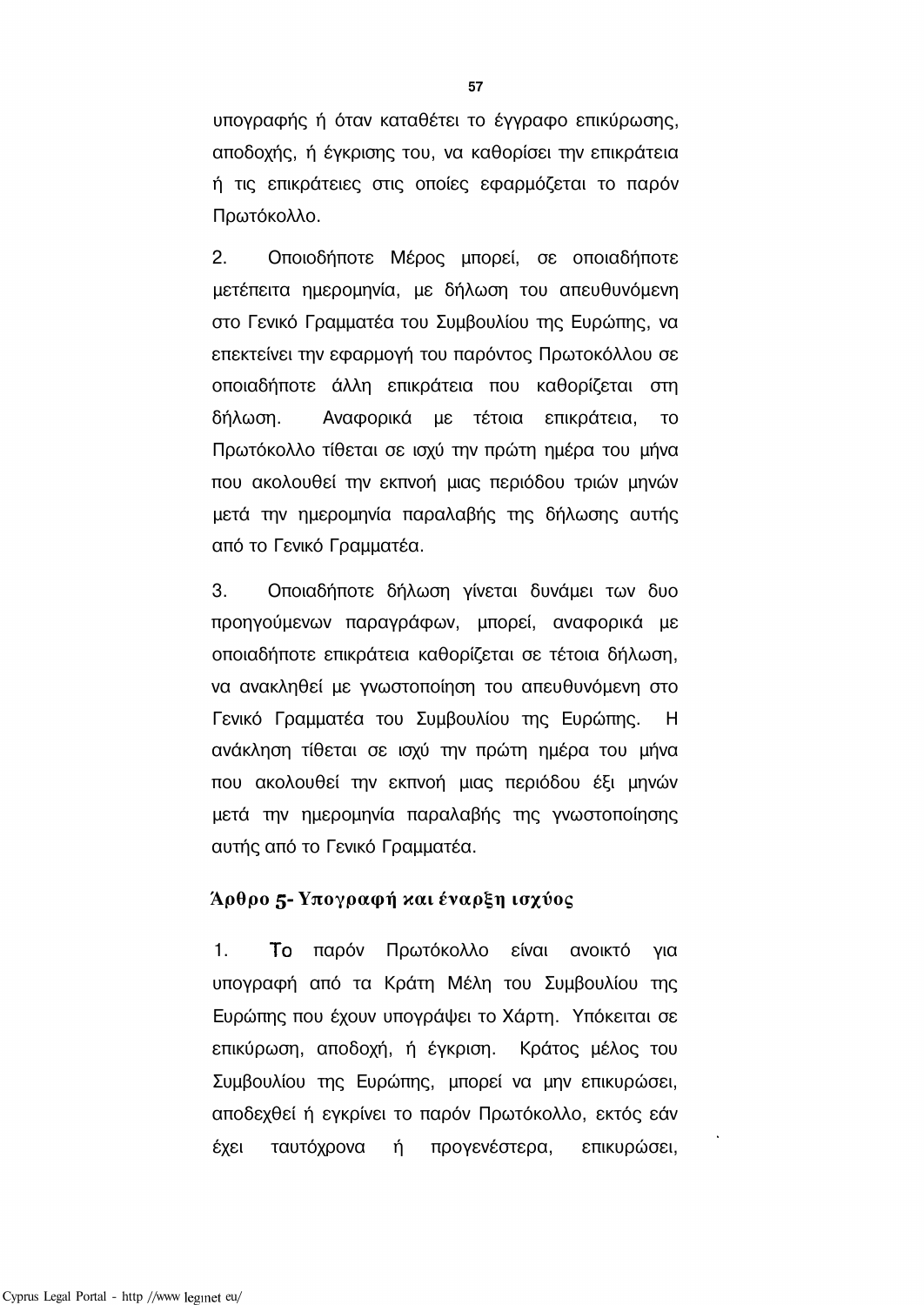αποδεχθεί, ή εγκρίνει το Χάρτη. Τα έγγραφα επικύρωσης, αποδοχής, ή έγκρισης, κατατίθενται στο Γενικό Γραμματέα του Συμβουλίου της Ευρώπης.

2. Το παρόν Πρωτόκολλο τίθεται σε ισχύ την πρώτη ημέρα του μήνα που ακολουθεί την εκπνοή μιας περιόδου τριών μηνών μετά την ημερομηνία στην οποία οκτώ Κράτη μέλη του Συμβουλίου της Ευρώπης, έχουν εκφράσει τη συγκατάθεση τους να δεσμευτούν από το Πρωτόκολλο, σύμφωνα με τις διατάξεις της παραγράφου 1.

3. Αναφορικά με οποιοδήποτε Κράτος μέλος το οποίο μεταγενέστερα εκφράζει τη συγκατάθεση του^ να δεσμευτεί από αυτό, το Πρωτόκολλο τίθεται σε ισχύ την πρώτη ημέρα του μήνα που ακολουθεί την εκπνοή μιας περιόδου τριών μηνών μετά την ημερομηνία της κατάθεσης του εγγράφου επικύρωσης, αποδοχής ή έγκρισης.

## Άρθρο 6- Καταγγελία

1. Οποιοδήποτε Μέρος μπορεί σε οποιοδήποτε χρόνο να καταγγείλει το παρόν Πρωτόκολλο, με γνωστοποίηση του απευθυνόμενη στο Γενικό Γραμματέα του Συμβουλίου της Ευρώπης.

2. Η καταγγελία αυτή τίθεται σε ισχύ την πρώτη ημέρα του μήνα που ακολουθεί την εκπνοή μιας περιόδου τριών μηνών μετά την ημερομηνία παραλαβής της γνωστοποίησης από το Γενικό Γραμματέα.

## Άρθρο 7- Γνωστοποιήσεις

Ο Γενικός Γραμματέας του Συμβουλίου της Ευρώπης γνωστοποιεί στα Κράτη μέλη του Συμβουλίου της Ευρώπης :